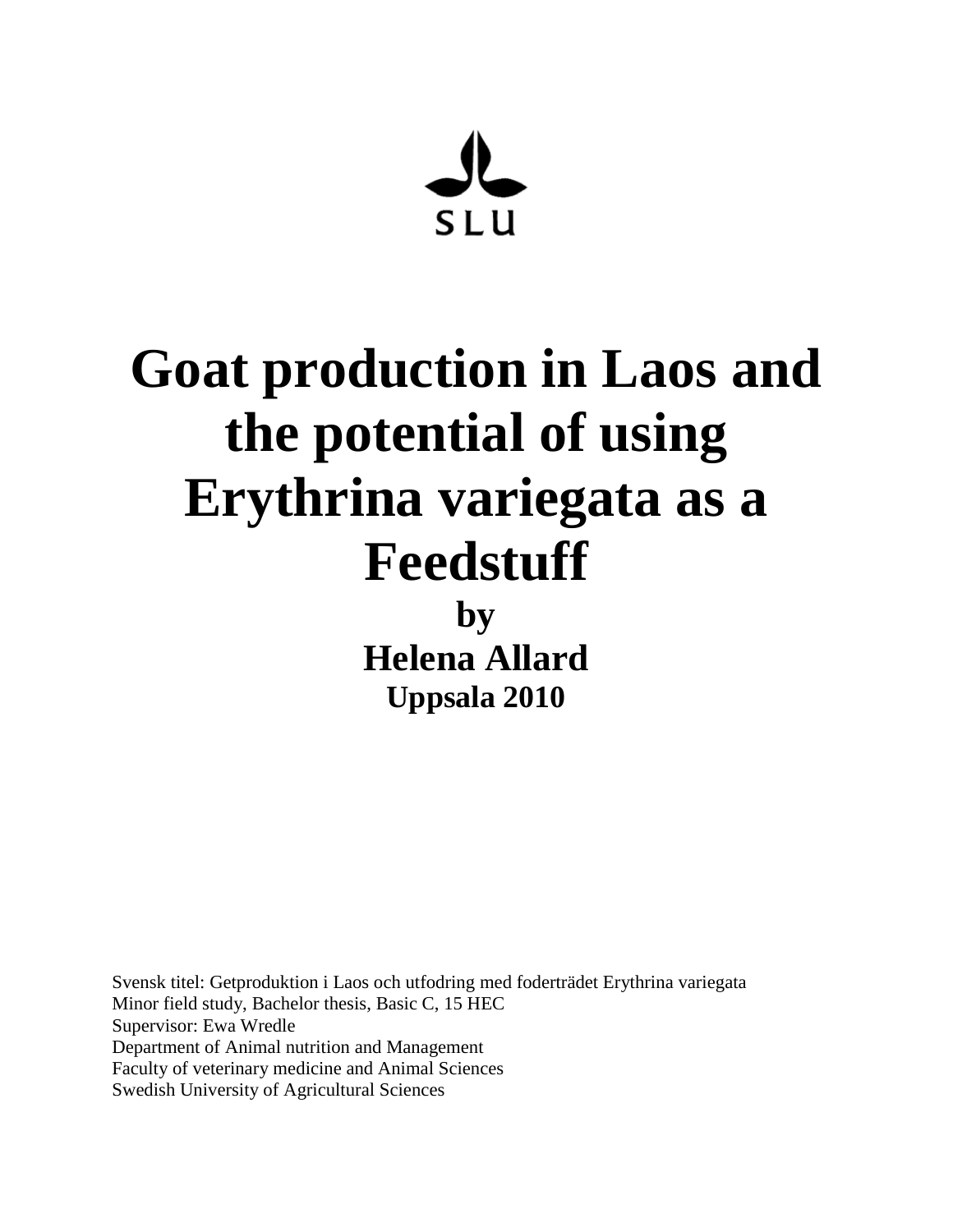## **Title: Goat production in Laos and the potential of using Erythrina variegata as a Feedstuff**

#### **Swedish Title: Getproduktion i Laos och utfodring med foderträdet Erythrina variegata**

Author: Helena Allard Uppsala, 2010 Supervisor: Ewa Wredle, Swedish University of Agricultural Sciences, Department of Animal Nutrition and managment Examiner: Kjell Holtenius Swedish University of Agricultural Sciences, Department of Animal Nutrition and Managment Level: Basic C,15 HEC

Degree project in Biology Kurskod: EX0550 Program: Bachelor in Biology Electronical publication: http://stud.epsilon.slu.se Key words: Goats, feed science, Laos, Asia, Erythrina variegata, legume trees

Department of Animal nutrition and Management Faculty of veterinary medicine and Animal Sciences Swedish University of Agricultural Sciences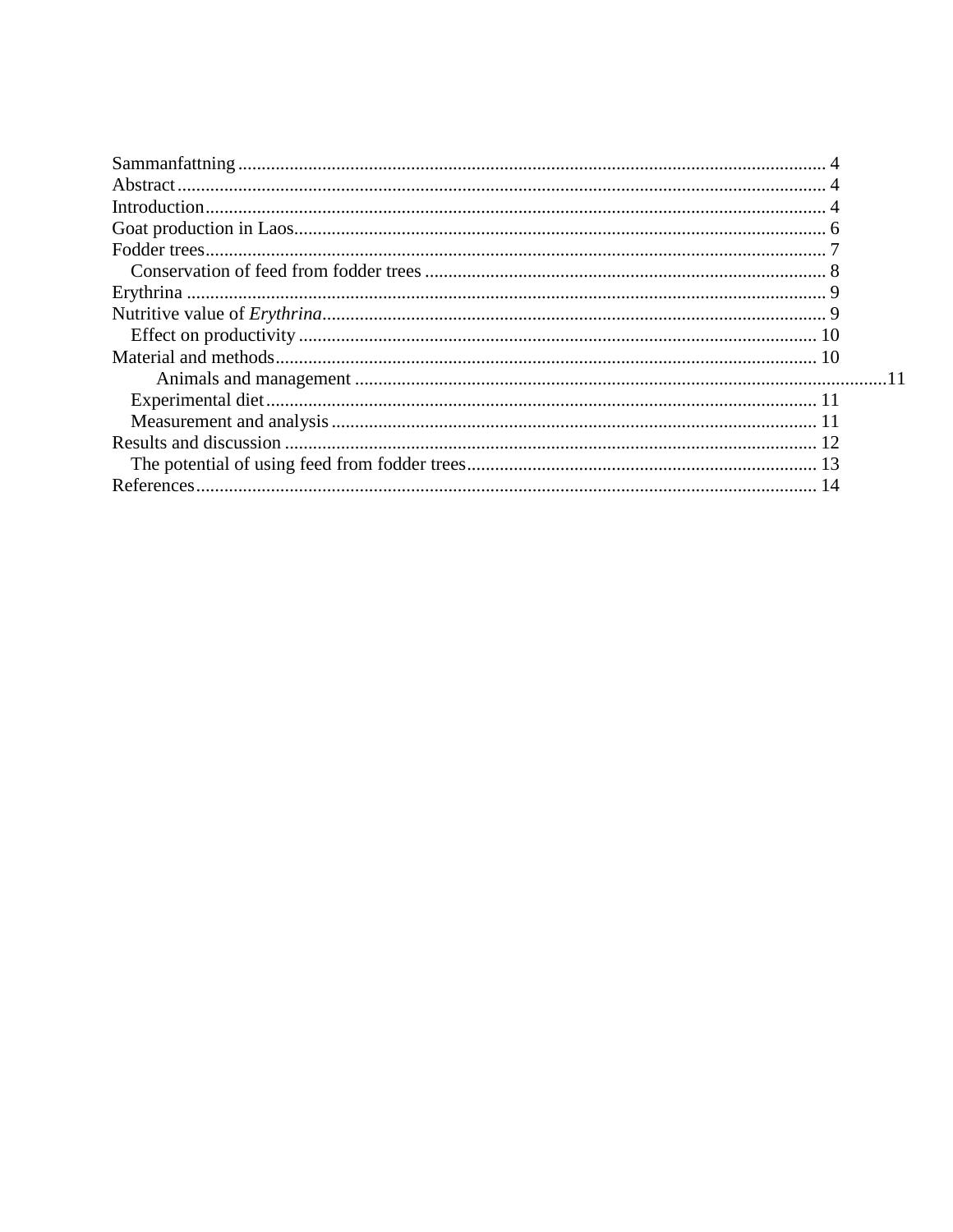## <span id="page-3-0"></span>**Sammanfattning**

I Laos jobbar en majoritet av befolkningen med jordbruk på ett eller annat sätt. Antalet getter ökar i landet och djuren är en viktig inkomstkälla för många familjer. Under torrperioden är det svårt att hitta foder till djuren och odling av foderträd skulle kunna vara en lösning till problemet. Träden torkar inte ut lika fort som andra växter, till exempel gräs, och vissa foderträd kan även fixera kväve och är därför proteinrika. Bladen från trädet *Erythrina variegata* är ett smakligt foder med högt proteininnehåll och som används som djurfoder i många delar av världen. Om växten ges istället för proteinrikt kraftfoder sjunker produktionen hos många djur, men detta är ändå oftare mer ekonomiskt för djurägare i utvecklingsländer då kraftfoder är så pass dyrt. Träden kan planteras vid gården och bönder besparas därmed tid då de inte behöver gå långa sträckor och samla in foder till djuren. Inga för- eller nackdelar kunde ses med att utfodra *Erythrina variegata* till getter, men växten verkar ändå lovande att använda som foder under torrperioden.

## <span id="page-3-1"></span>**Abstract**

Lao People's Democratic Republic (PDR) is a country where the majority of the population works within the sector agriculture in one way or another. The number of goats are increasing and the animals can be an important income source for families. However, during the dry season, lack of feed is a great problem for the farmers. Fodder trees have shown great potential as dry season feeding, due to that the trees often hold green and fresh leaves a long time into the season, compared to grass that dry out quickly. *Erythrina variegata* is a palatable legume tree with a high protein content. The tree is found in the tropics and used for feed production in many countries in the world already. If replacing the protein provided as concentrates in the diets of ruminants, the production of milk or growth will be decreased, but it is more economic to feed *Erythrina* than concentrates for most farmers in developing countries. The trees can be planted at the farm and time other ways used for collecting feed can be saved. No advantages or disadvantages could be seen when feeding goats with various amounts of *Erythrina*. The potential of *Erythrina variegata* as a feed could be very high, and it could be used to promote growth in goats during the dry season. Little research has been done on the use of the plant as feed for animals, especially for goats, and there is a need of more knowledge of how it affects growth rate, organic matter intake and the digestibility of different diets.

## <span id="page-3-2"></span>**Introduction**

Lao People´s Democratic Republic (PDR) is a country with a tropical climate situated in Southeast Asia. The country had a population of 5.5 million people in year 2005 and 4.2 million of these people worked within the sector agriculture, making agriculture an important income source for most people (FAO, 2005). Lao PDR is a low-income country with a Gross Domestic Product (GDP) of 2490 million US dollar during 2004 and the agricultural share of this was 47.1 % (ESSGA, 2006). The livestock sector is estimated to contribute to 9 % of this (FAO, 2005). Lao PDR imports more than exports. The imported goods consist to a great part of non-alcoholic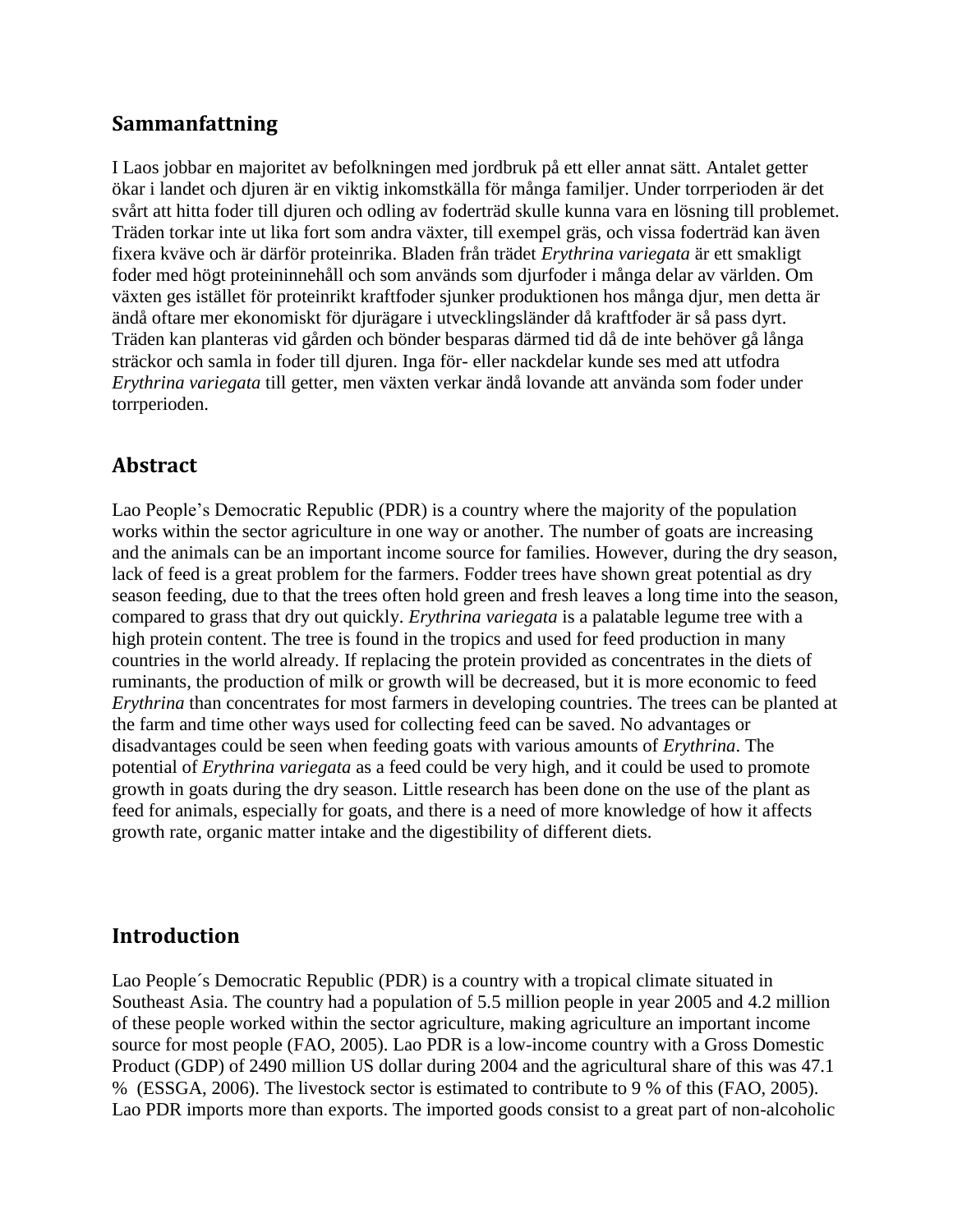beverages, sugar and rice. The country also import milk and to a smaller part pig and poultry meat. The small export consists of coffee, live animals and hides (FAO, 2005).

Rice is the most common crop cultivated in Laos and 85 % of the cultivated land area is used for this matter. About 95 % of the produced crops are rice (FAO, 2005)

Livestock is mainly held in extensive small-holder systems. In urban areas some big commercial pig and poultry farms exist, but they are few (NAFRI, 2005a). Most people in the country own livestock and 89 % of the households have at least one species, but most have several. Many families have 0-4 buffalos or cattle, 2-5 goats, 2-4 pigs and around 20-30 of poultry (Wilson, 2007). Indigenous breeds are the most common ones to use for all species, but in big commercial farms, some exotic breeds are used as well (FAO, 2007b). The most common feedstuffs for livestock are rice paddy and rice brans (FAO, 2005).

Livestock is an important economic insurance for many people and unlike crops, the animals can be sold at any time the household needs money. Shortage of rainfall in the combination of the steep mountain fields in the northern parts of the country can mean economical losses from rice production some years; livestock can then be a very important source of income (Xaypha, 2005). For many households in the north of Laos the livestock contributes to more than 50 % of the income (Nafri, 2005c). The money from selling livestock is often used for sending children to school, medicines or investments in the farm, for example to buy a rice mill or a tractor (Nafri, 2005a). Livestock, especially water buffaloes, is also often used as draught power (FAO, 2007b).

Dry period feeding is a problem in Lao PDR when raising goats because of the lack of available feed at that time of the year. Specially in low-land areas where the fields are used for rice cultivation all year round, this is a big problem. No fallow land is then available for grazing animals during the dry season, as it can be in other areas in the country (Phoutavong et al., 1998). The animals have to walk long distances during the dry period and spend a lot of energy for little amounts of low nutritional feed (Xaypha, 2005). The plants growing at this time has a low digestibility and low crude protein content resulting in a low voluntary intake by goats. The low nutritional value also makes it impossible for the goats to eat sufficient amounts for gaining weight even if the palatability of the feeds is good. The growth of the animals are therefore under this period restricted and it also causes loss of body condition and an increased susceptibility to parasitic and other diseases (Kanani et al., 2006).

Fodder trees have the advantage of being more tolerant to drought than grasses because of their deep root systems which can reach water sources deep below the ground surface. Trees and shrubs tend to be green a long time into the dry season, at which time the grasses could have become like standing hay (Lukhele, 2003). Even in drought years, most fodder trees will grow leaves (Simbaya, 1998).

In the areas surrounding Vientiane in Laos, 60 goat owners were interviewed about the feeds they used for their goats. Very few used the fodder tree *Erythrina variegata* as a feed, probably because of the lack of knowledge about its value as a feed and maybe also availability of the plant (Kongmanila et al., 2008a). In other provinces the use of the plant is more common; in Oudomsay province some farmers utilize *Erythrina variegata* as a feed for their animals (Phouthavong et al, 2009).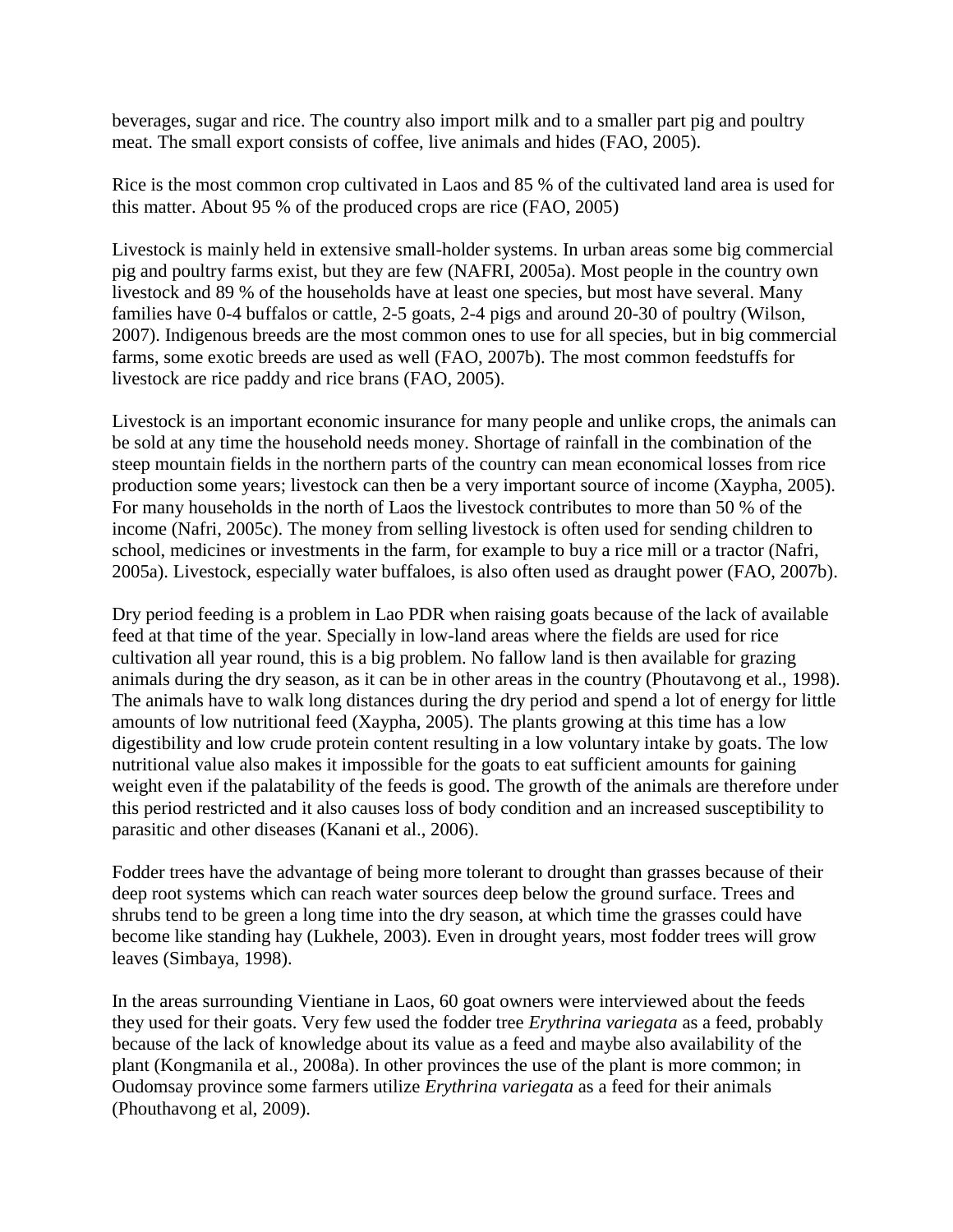This report consists both of a literature review and an experimental part. The use of goats in Lao PDR and the prospects of using fodder trees as feedstuffs in the dry period in animal production are discussed in the review. The aim of the experiment, conducted at the national University of Laos, was to value the fodder tree *Erythrina variegata* as a feedstuff for goats in Laos.

## <span id="page-5-0"></span>**Goat production in Laos**

The number of goats and sheep together in Lao PDR were 128 000 in 2005 (FAO, 2005a). Goats and sheep are the least common livestock species in the country but the number is increasing due to a higher demand for goat meat on local markets (Nafri, 2005). In some areas the number of goats has increased rapidly during the last 20 years, and in other areas the numbers are constant (FAO, 2007b). About 500 tonnes of goat meat are produced each year (FAO, 2005). Goats have many advantages, for example, they demand less labour than cattle, leaving time for other work at the farm. Less money has to be spend when buying the animals and in some cases, also their feed (Acharya, 1986).The main part of the goats is found in some upland provinces of Lao PDR where it is custom to eat goat meat (Acharya, 1986). Almost all goats are held for producing meat (Amanullah et al., 2006). The raising systems practiced are very extensive ones, but they are the most suited ones for the sometimes harsh conditions (Acharya, 1986).

The goats often graze freely in fallow crop land and forests (Nafri, 2005). They are held in small groups which are herded by their owner and the animals eat from fodder trees, bushes, shrubs and grass. Most farmers keep their goats close to the house at night in shelters because of the risk of theft, and the animals can also be fed supplementary feed at this time, although most farmers do not provide any feed (Nafri, 2005). Some farmers also form cooperatives and have their goats in bigger common groups. The goats are still owned individually but the farmers share the labour and costs of for example building shelters. The animals can also be in fenced areas during the wet season to prevent damage to crop fields; feed is then cut and carried to them. During the dry season they are often left to graze freely. In some systems, the goats are grazing in big fenced areas during the whole year. Concentrates are seldom used. Some goats are vaccinated and dewormed but most farmers do not have the custom to do this, making especially internal parasites common (Xaypha, 2005).

A big problem when raising goats seems to be the lack of planned breeding. Bucks are not often selected and inbreeding is allowed to happen. Diseases, the tropical climate, low fertility and damage to the crops are other problems as well (Acharya, 1986; FAO, 2007b). Keonakhone et al. (2009) made an investigation among villagers raising goats in Phonexay and Namo districts and they found that another problem was that goats died more easily from diseases than cattle. It also seemed that goats born during the dry period did not die as easily as the ones born during the rain period. Thefts, as well as dogs biting or killing the goats were other big problems stated by the inhabitants of the villages. The goat breed most commonly used in Laos is a native mixed breed which can be included in the Southeast Asian Mountain goat group (Wilson, 2007). They are well adapted to the climate in the country and are relatively fertile. However, they have a low growth rate. The average adult weight is around 30 kg but in some more intensive production systems they can reach a weight of 40 kg (Xaypha, 2005)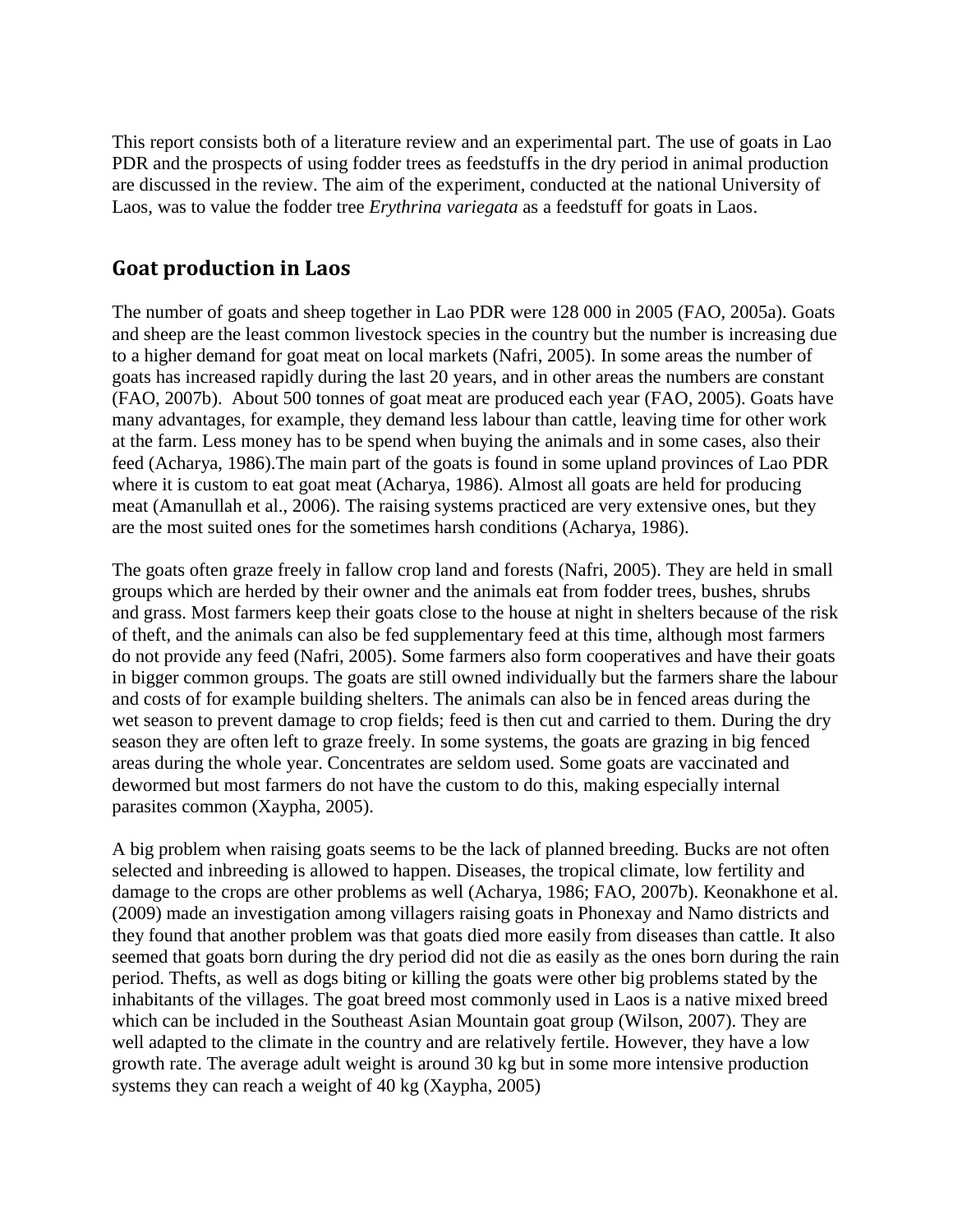## <span id="page-6-0"></span>**Fodder trees**

Goats spend 90 % of their total eating time browsing and only 10 % on grazing (Acharya, 1986). This means that leaves and other parts of shrubs and trees make a great part of their feed intake. Fodder trees and shrubs are the only naturally occurring feed available in the dry tropics and have therefore been utilized for a long time. But they could also be used to a greater extent in other parts of the world as the sub-humid and humid tropics (Speedy et al, 1991).

Legume fodder trees contain 12-30 % crude protein of DM, compared to 3-10 % in grass (Gutteridge & Shelton, 1998). Leaves from some species of fodder trees have shown a crude protein content as high as 34 %, even when they have fallen off the branches during the dry period. The dry matter content of different fodder legumes can vary between 20 % and 36 % (Simbaya, 1998). The mineral contents of fodder trees are higher compared with for example grass, as the deeper root system of the trees reach soil which contains more minerals than the upper levels of soil (Mia & Noman, 2002). They contain a lot of sulphur, calcium, coppar and iron, but are poor in manganese, zinc and phosporus (Simbaya, 1998). Tropical soils are often low in organic matter and this is tolerated by fodder trees (Gutteridge & Shelton, 1998) Different types of trees and shrubs thrive in different climates and the yields of the plants could maybe be greater if it was possible to choose among different species according to the climate in an area (Speedy & Pugliese, 1991).

Fodder trees demand little labour compared to grass pastures. When cultivated together with food crops, they tend not to compete for the nutrients contained in the soil as their root systems are going deeper than in most crops used for food (Simbaya, 1998). In addition to feed, fodder trees can be used for other purposes such as fuel wood, building material, natural medicine, food, living fences, as shade for other crops such as coffee or cacao and green manure (Speedy & Pugliese, 1991). Soil erosion can be reduced and soil fertility improved by planting fodder trees and shrubs (Xaypha, 2005). The trees can both be planted as fences around farms or in fallow crop land and then be harvested several times a year (Paterson & Roothaert, 1997). They could also be planted in fenced plots around the house, keeping the livestock out of the plants harm (Xaypha, 2005). When planting fodder trees near the own property, a lot of time can be saved as the farmers do not have to walk long distances to gather feed. The common areas needed for grazing in villages can also be reduced, making the land available for other causes (Kollmair, 1999).

Several species exist and they all have different values as feed. The palatability of a feed is very important for goats, and therefore this must be considered when choosing what tree species to use. The crude protein content has to be high and available to the animal. Some fodder trees have enough protein to be fed as the only protein source, while others have less and are best fed as a supplement to another main source of protein (Amanullah, 2006). Older trees has less crude protein content in the plant parts and the fibre content increases with age, something that also needs to be considered when feeding animals with parts from trees (Acharya, 1986). Some fodder trees contains different antinutritional or toxic substances (Dicko & Sikena, 1992). But fodder trees are rarely used as sole feed and therefore the possible toxic substances are diluted with other feedstuffs, making potential toxic substances harmless to the animal (Simbaya, 1998).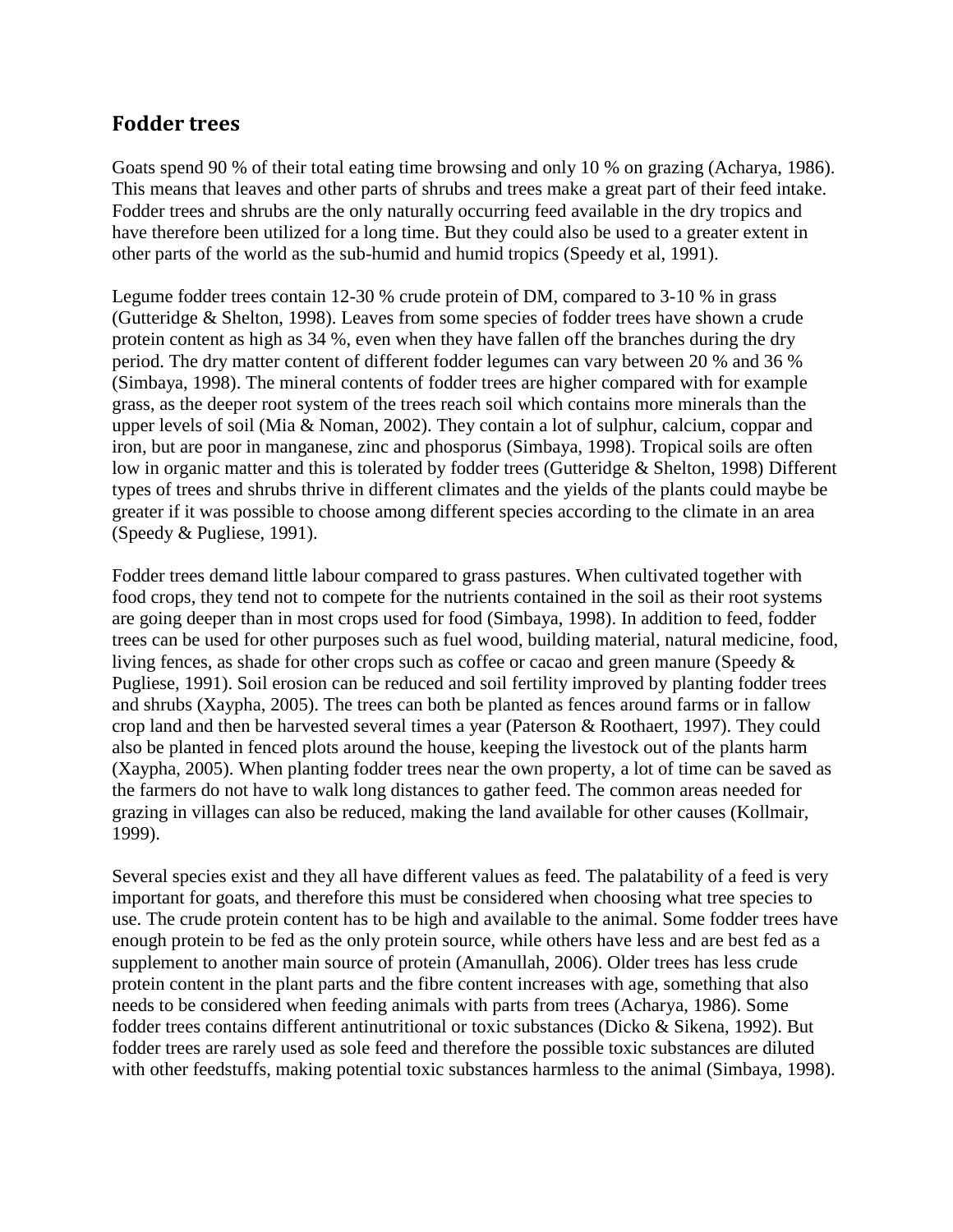Feeding legume trees to livestock have extra advantages. Studies have shown that goats fed both cereal crops and legume leaves have a higher dry matter intake than animals fed only cereal crops. The digestibility of protein and organic matter also increases when legume leaves are included in the diet (Aregehore & Parera, 2004). Feed conversion, rumen function and the availability of minerals and vitamins in the feed also improves when a carbohydrate rich diet is supplemented with legumes (Kanani et al., 2006). A part of this can be explained by that an Ndeficiency in the rumen leads to an, for the rumen microbes, unbalance between available energy and protein. Therefore their synthesis of different nutrients is restricted. When the basal diet poor in protein is supplemented with legumes, rumen microbes can utilize more of the energy contained in the basal feed, and this then is beneficial for the animal itself (Aregehore & Parera, 2004). The use of legume trees instead of urea as a protein supplement has shown better production results, showing that something else than N in the feed also matters for improving the nutritional value of poor feedstuffs (Camero et al., 2001).

Aregehore and Perera (2004a) saw that the voluntary feed intake was higher when supplementing maize stover with *Erythrina variegata*, *Glyricidia sepium* or *Leucana leucocephala* compared to when supplemented with urea. In a study by Ash (1990), the total dry matter intake increased when the diet was supplemented with the fodder tree *Sesbania*. The grass intake increased as well compared to the control diet when *Sesbania* was fed togeteher with it. Addition of molasses could in some cases increase the feed intake of diets including legume trees even more (Aregehore & Perera, 2004a).

The optimal inclusion of parts from fodder trees in the diet of livestock seems to be 40- 60 %, if more is given than that, the productivity of the animals seems to decline instead of increase (Gutteridge & Shelton, 1998). Thi Mui et al. (2001) saw that leaves from jackfruit could replace 50 % of the protein in a diet of chopped sugar cane, grass and concentrate, without effecting weight gain or feed intake. The plant could as well be used as the only protein feed in a diet, but this would cause production losses. This may would be more economic for some farmers, instead of feeding concentrates which often are expensive. *Flemingia* was also tested as a protein source in the study, but showed a poorer potential than *Erythrina*, only 17 % of the protein in the diet could be replaced feeding the plant.

#### <span id="page-7-0"></span>**Conservation of feed from fodder trees**

Leaves from some tree species used for feed have shown to increase its content of by-pass proteins when dried. In feeding trials, the weight gain has been greater in animals fed the dried leaves compared to animals fed the fresh form. Drying can also decrease some plants contents of antinutritive factors or increase the palatability in some cases (Gutterdige & Shelton, 1998).

When ensiled together with grass, leaves from fodder legume trees have shown to be superior to sorghum silage which is often recommended for silage making in tropical countries.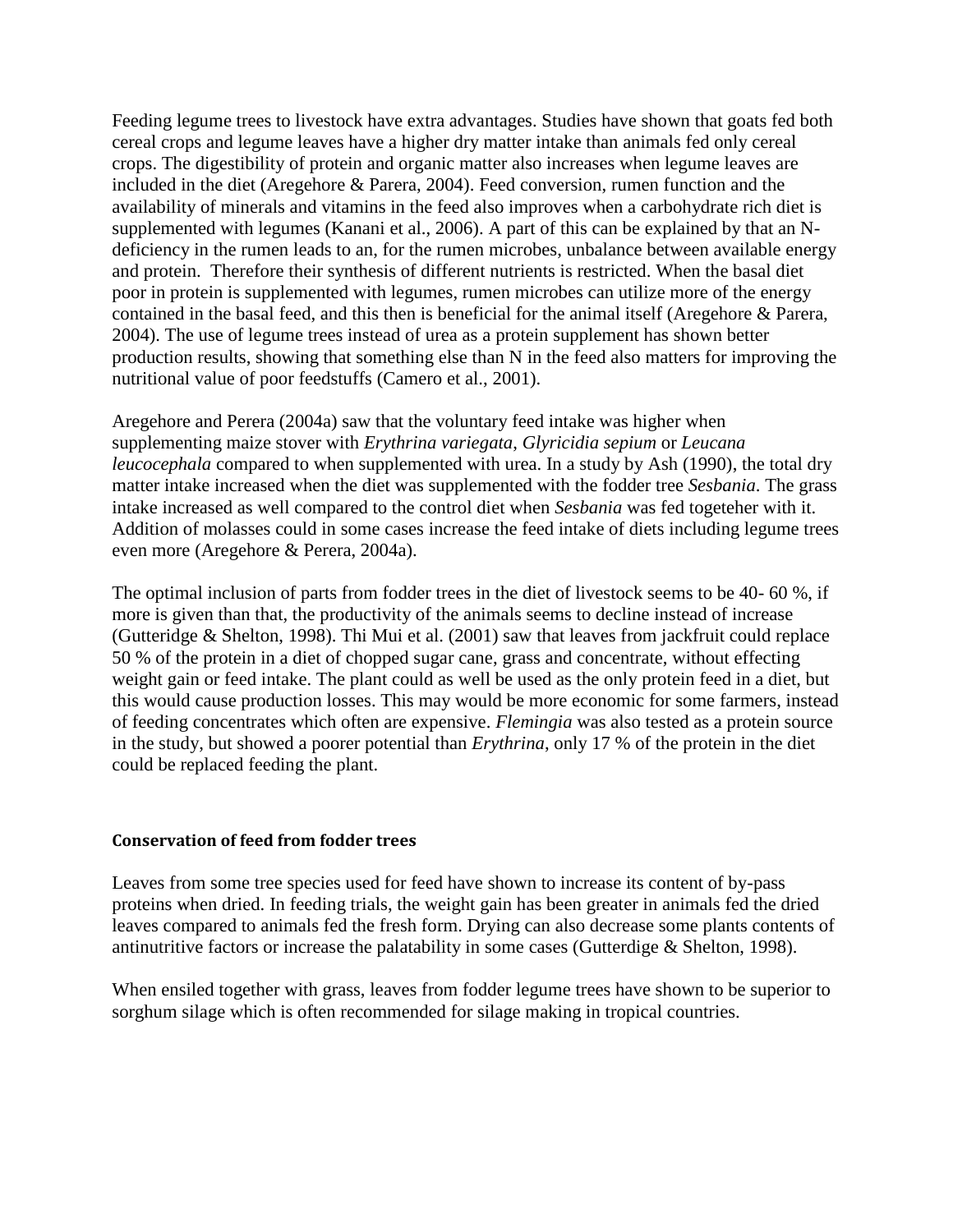## <span id="page-8-0"></span>**Erythrina**

*Erythrina* is a species with many varieties. It thrives in tropical low-lands with moderate rainfall of 1000-1500 mm per year (Whistler & Elevitch, 2006). The plant is common through the tropics and also in warm temperate areas such as southern China and South Africa. The variety *Erythrina variegata* is spread along the Indian Ocean from Madagascar to Indonesia. It can also be found in Polynesia, Micronesia, New Guinea and The Marquesas (Gutteridge & Shelton, 1998). The trees grow best in sandy loams but can tolerate many other types of soils, but the pH should be from 4.5 to 8. It needs a lot of sun and do not tolerate shade especially well. The most typical natural habitat for the plant is in littoral forest but it can also be found in coastal forests. The tree drops its leaves during winter, which allow it to withstand long dry periods without water (Whistler & Elevitch, 2006).

*Erythrina variegata*, also called Coral tree, is widely cultivated as windbreak, shade or support tree to other crops, natural fence and soil improver. In India, it is a very common shade tree for coffee and cacao (Gutteridge & Shelton, 1998). The leaves could also be boiled and eaten by humans. It is typically 10-15 meters in height and is fast growing, often more than 1.5 meters a year. A normal size tree produces 15-50 kg dry matter green fodder annually, depending on growing conditions (Whistler & Elevitch, 2006; Aregehore, 2004).

A plantation of *Erythrina variegata* could be browsed by animals one to two hours per day without the animals damaging the crops (Pezo et al., 1992). The trees should also be regularly pruned and a rotating browsing system must be used in order not to damage the trees. Further, not all of the leaves could be reached by livestock and need to be cut by the farmer (Gutteridge & Shelton, 1998). If cut and carried to goats, the branches of the tree should be hung at the side of the pen or from another object. In trials with *Stylo 184* and *Glyricidia*, the feed intake has shown to be higher when the branches are hung to a wall or similar than if it is fed in a trough. In addition, the whole branches from the tree should be fed and not only the leaves, if only the leaves are fed the feed intake and digestibility decreases (Keopaseuht et al., 2004).

Goats are selective feeders and are known to eat from the most nutritious and palatable feed available at the moment. In a trial where goats were offered leaves from *Erythrina variegata*, jackfruit, mango, fig, jujube and kapok they ate most of *Erythrina variegata*, showing that the plant is a palatable feed for goats (Kongmanila et al., 2008b). In a study by Kibria et al. (1994) the plants leaves were compared to other fodder leaves as goat feed. *Erythrina variegata* had an organic matter digestibility of about 78 %, a high feed efficiency and a high daily weight gain. In a study by Alagesan et al. (2006) where leaves from ten different tree species were compared, an *Erythrina* species together with a plant called *Glyricidia* hade the highest digestibility. A high voluntary intake could also be recorded for the *Erythrina* species.

#### <span id="page-8-1"></span>**Nutritive value of** *Erythrina*

The leaves of the tree contain high amounts of crude protein, 16-21 % of DM, making it a good protein feed for animals (Whistler & Elevitch, 2006). Aregehore and Perera (2004a) reported a crude protein content of 21.3 % when the plant was analyzed for use in a feeding trial. The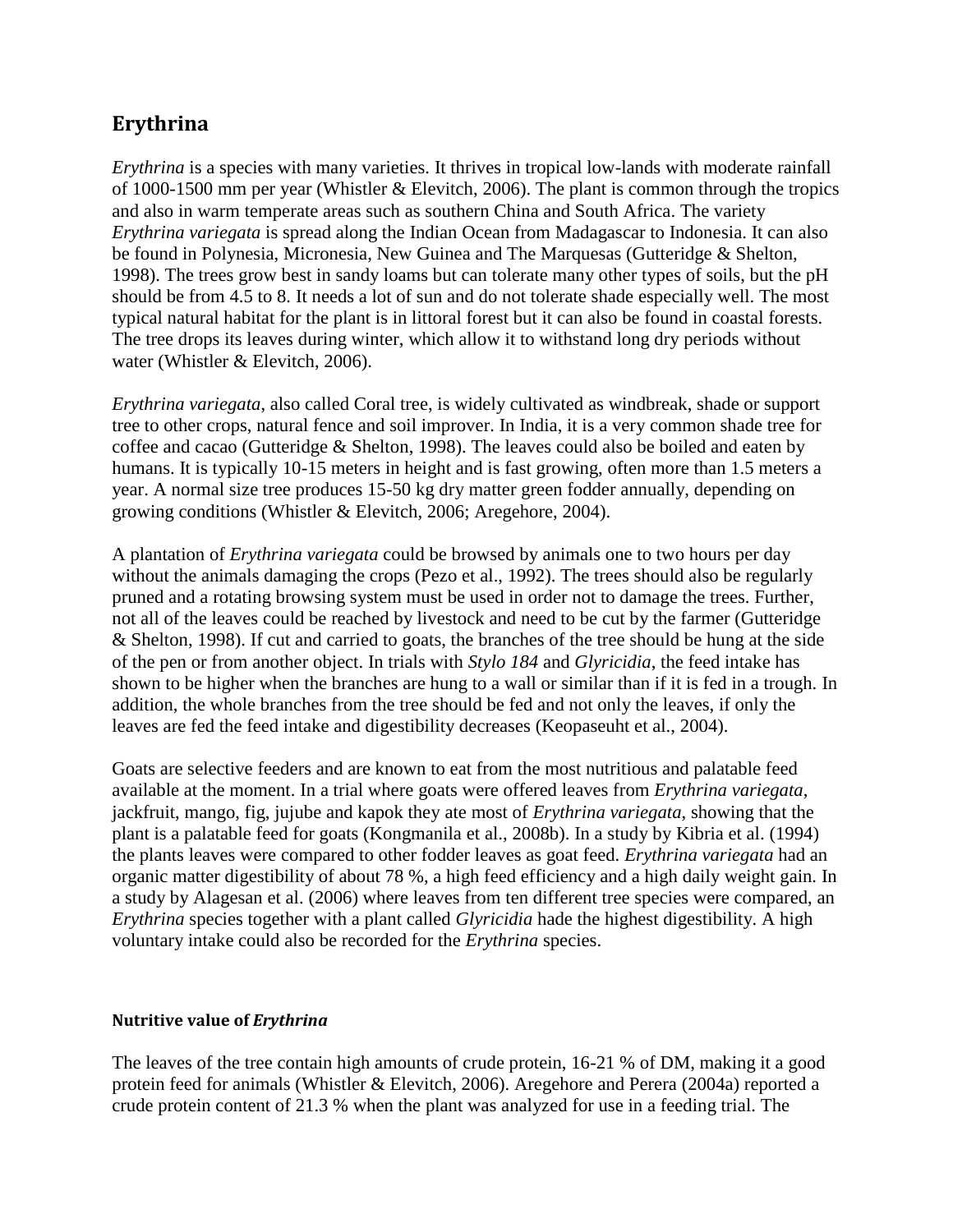protein content is high compared to other legume trees commonly used as fodder, (Whistler & Elevitch, 2006). *Glyricidia sepium* and *Leucaena leucocephala* which are legume trees commonly used for feeding purposes had crude protein contents of about 16.1 % and 18.6 % respectively in a study by Aregehore and Perera (2004a). These figures could be compared to the crude protein content of 6.3 % in maize stover, which also was used in the study. For an effective utilization of the N content, the plant has to be fed together with a ready fermentable carbohydrate source such as young grass, sugar cane, grain or molasses. Digestibility of dry matter is 45-60 % (Pezo et al., 1992).

The content of several vitamins is higher than in many other plants. Dicko and Sikena (1992) wrote that browsers that eat from fodder trees in dry tropical Africa seldom get eye inflammation or contract photopobia in the dry period, which both are signs of vitamin deficiency.

*Erythrina variegata* contains alcaloids, which are toxic, and they are mainly found in the bark and seeds of the plant. These are to the main part, degraded in the rumen and should therefore not cause any harm to ruminants. Alcaloids have been found in milk by animals fed the plant. Therefore, monogastrics should not be fed *Erythrina* if not only in very small amounts. Despite of this, some people in the world use the seeds, ground, in different foodstuffs used for humans (Gutteridge & Shelton, 1998).

#### <span id="page-9-0"></span>**Effect on productivity**

Pezo et al. (1992) showed a reduced weight gain when goats were fed *Erythrina* as a protein supplement compared to when they were fed soy bean meal or fish meal. Pineda (1986) saw a linear decrease in weight gain for heifers with an increasing amount of *Erythrina* replacing soy bean meal in the diet. The total dry matter intake also decreased with increasing amounts *Erythrina*. It is however more economic for the farmer to use fodder trees such as *Erythrina* as protein source than commercial products as protein concentrates.

When ruminants are fed *Erythrina* as a supplement to grass, their milk yield increases, compared to when they are only eating grass, sugar cane or other feeds poor of protein (Kass et al, 1991). Larbi et al. (1993) saw an increased weight gain in sheep and goats with increasing amounts of *Erythrina abyssinica* in a basal diet with Napier grass. Cuellar et al. (1996) measured an increased milk production in cows when a mixture of wilted *Erythrina fusca* and palm oil was given as a supplement to African star grass instead of a concentrate mixture containing poultry litter, rice polishing, palm kernel cake and distiller's solubles. Erythrina also increased the milk yield more than if urea was used as a protein supplement to grass (Pezo et al., 1992). Urea or molasses is common dry period feeds in many developing countries (Kass et al, 1991),

## <span id="page-9-1"></span>**Material and methods**

The experiment took place at the Farm of the Livestock and Fisheries Department, Faculty of Agriculture, National University of Laos, Vientiane, Lao PDR.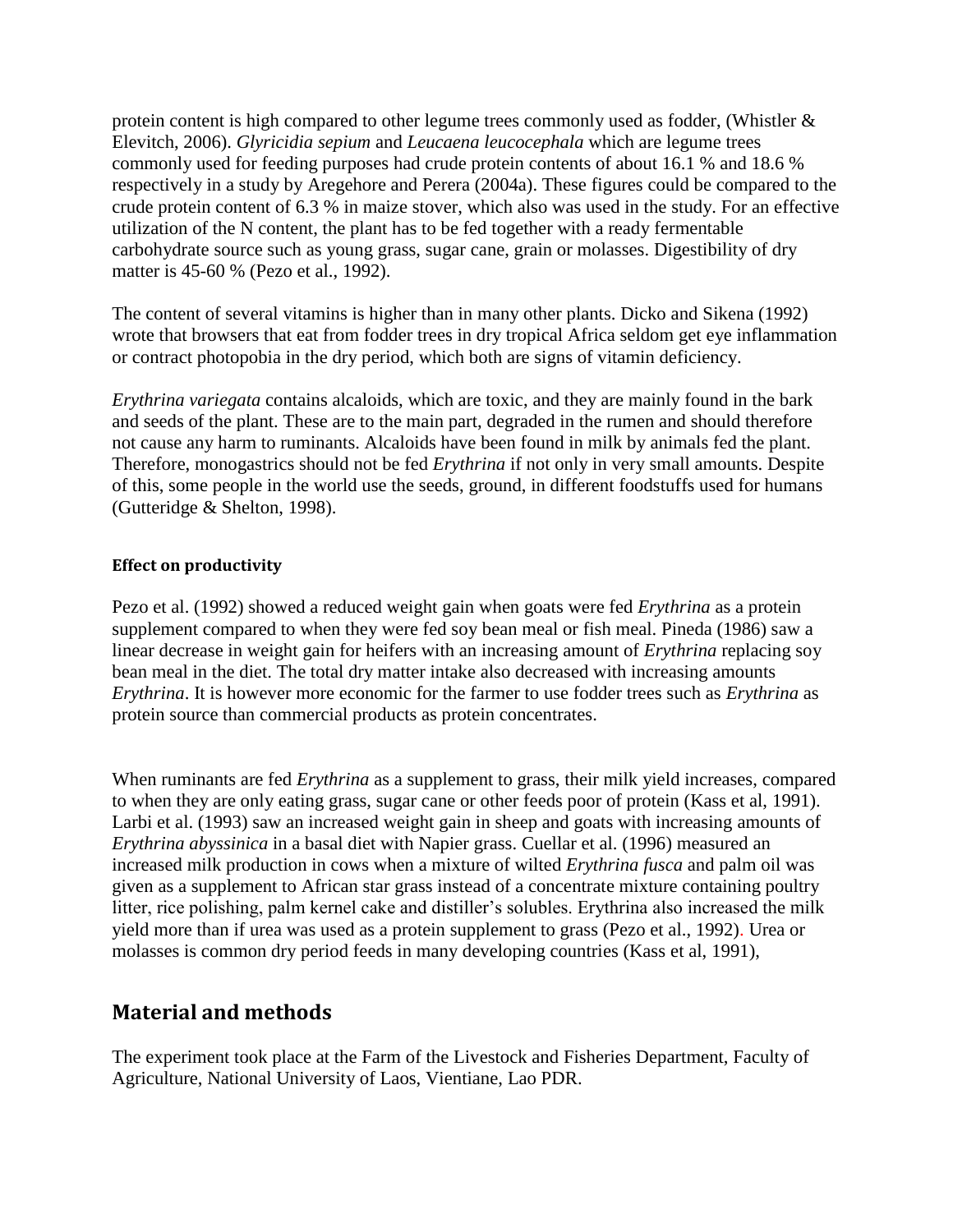#### <span id="page-10-0"></span>**Animals and management**

Forty goats of the local Ma T´ou breed were used for the study. At the start of the experiment they were 3-4 months old and had a weight of 12 to 14 kg. Before the experiment started the animals were treated against parasites and vaccinated against Foot and Mouth disease. The goats were kept individually in pens (figure 1) but with the possibility to see and be in contact with each other. Mineral licks and unlimited amounts of drinking water were provided. Two separate troughs in each pen were used for feeding cassava meal, soy bean meal and guinea grass. The *Erythrina* foliage provided was hung from a stick above the trough. The goats were fed two times a day. At 7.00 a.m. they were provided with half the amount of the *Erythrina* foliage, grass, soy bean meal and cassava meal. At 5 p.m. they were given the rest of the feed. The length of the experiment was 12 weeks and the goats were given their experimental diet one week before the trial period started to be able to adapt to the new diet. The goats were bought from different farmers in the surrounding area and had only been suckling and grazing before they were brought to the research centre.

#### <span id="page-10-1"></span>**Experimental diet**

The diets given contained different amounts of *Erythrina* foliage, and then the diets were supplemented with different amounts of soy bean meal, cassava meal and Ruzi grass to reach the same content of metabolisable energy and crude protein. The crude protein and energy contents in the diets were formulated to fit a 15 kg goat growing 100 g/day and it translated to 90 g DM crude protein and 5.91 MJ. The diets were changed after 6 weeks to fit the requirements of the goats at the then heavier weight. *Erythrina* constituted 0, 20, 40 or 60 % DM of the daily need of crude protein in the different diets. The 40 goats were randomly allocated to the four diets but were balanced for sex with four goats of each sex in each diet.

The Ruzi grass was harvested in the afternoon from pastures near the experimental unit and was fed fresh. The Erythrina foliage was also harvested in the afternoon. Whole cassava was bought from the surrounding area and processed to meal by the staff at Nabong farm. Already processed soy bean meal was purchased.

#### <span id="page-10-2"></span>**Measurement and analysis**

Parameters to be determined were; feed intake, refusals, growth rate, digestibility, N retention and carcass characteristics. Feed offered and refusals were recorded individually each day during the experiment period. Every week, each feed offered and refused of each treatment was taken to determine DM content. The chemical composition of six samples of each feed taken at different times during the experiment period were analysed. Figure 1. The goat house with individual pens.

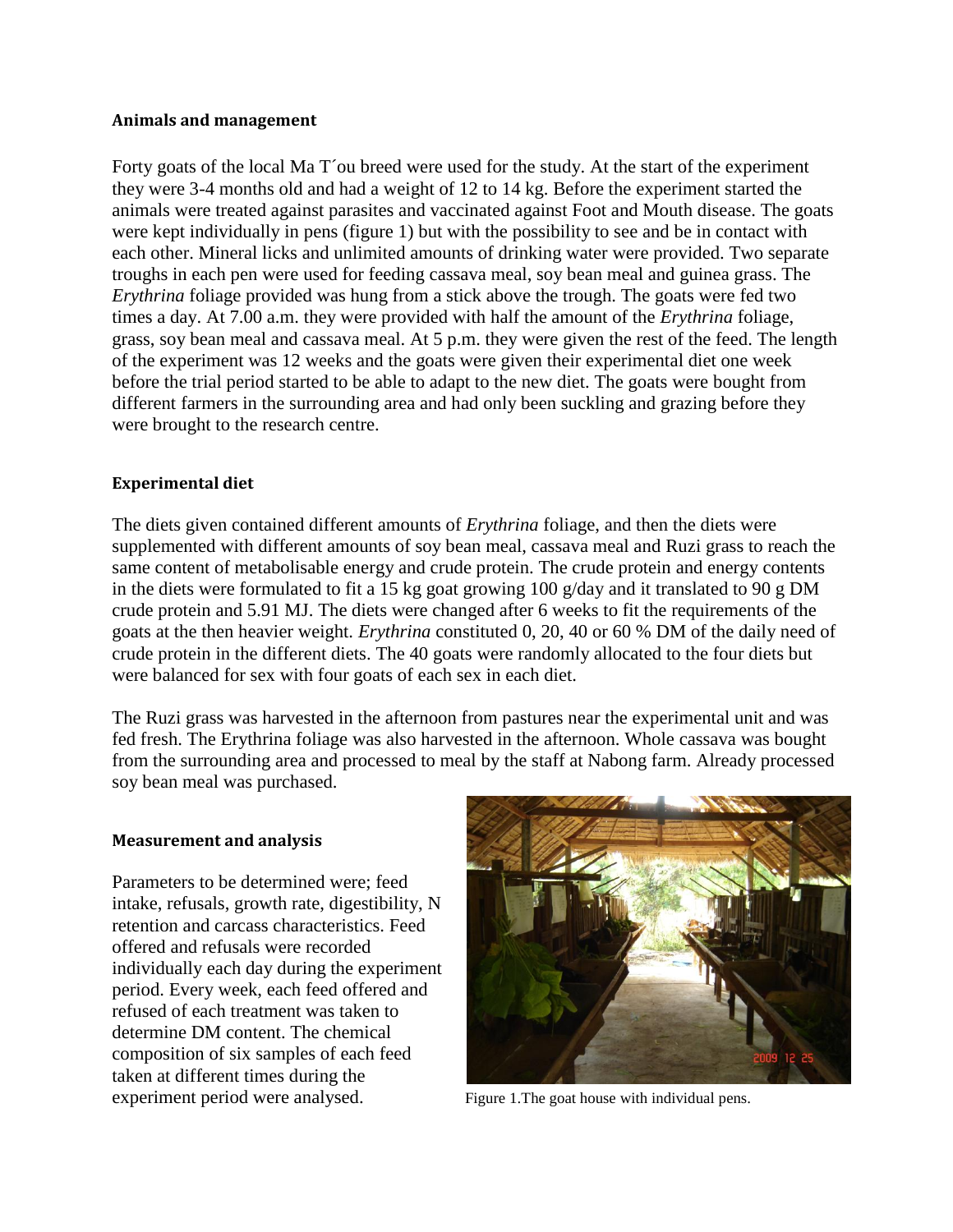The animals were weighed at the start of the experiment and then a second time two weeks later. Twenty goats were, one week at the time, held in metabolism cages (Figure 2) for collection of faeces and urine. The samples were used to determine N retention and digestibility of the diets.



Figure 2. Collection of urine and faeces.

The animals were slaughtered at the end of the experiment to estimate empty body weight and the weight proportion of muscle, bone and digestive organs.

## <span id="page-11-0"></span>**Results and discussion**

The experiment conducted in this study was a part of a Minor field study which was funded by Sida. The scholarship covers an 8 weeks stay for a student from Sweden in a developing country.

However, during the first week of the experiment some goats had diarrhea which required that they were fed a different diet than the experimental one. Later, during the second week, some goats refused to eat and some goats even died. Because of this, many of the goats were taken out of the cages and fed other feedstuffs. The experiment was therefore postponed several times. Due to my limited time of 8 weeks I had no possibility to get any results from the experiment. The results from the study will instead be presented by my local supervisor who continued with the experiment after I had left Laos. Later on, it was confirmed that the goats suffered from a disease from where all the problems arose.

Several changes in the composition of the diets were made during my stay. The amount of Erythrina was lowered and the basal feedstuff Ruzi grass was changed to Jujube in half of the goats' diets. The experiment would then compare, not only the level of Erythrina given in the diet, but also the effect of feeding another basal diet. The goats fed Jujube were included in the digestibility trial but not the growth trial.

While I was in Laos, we (my local supervisor and I) did not know that some goats suffered from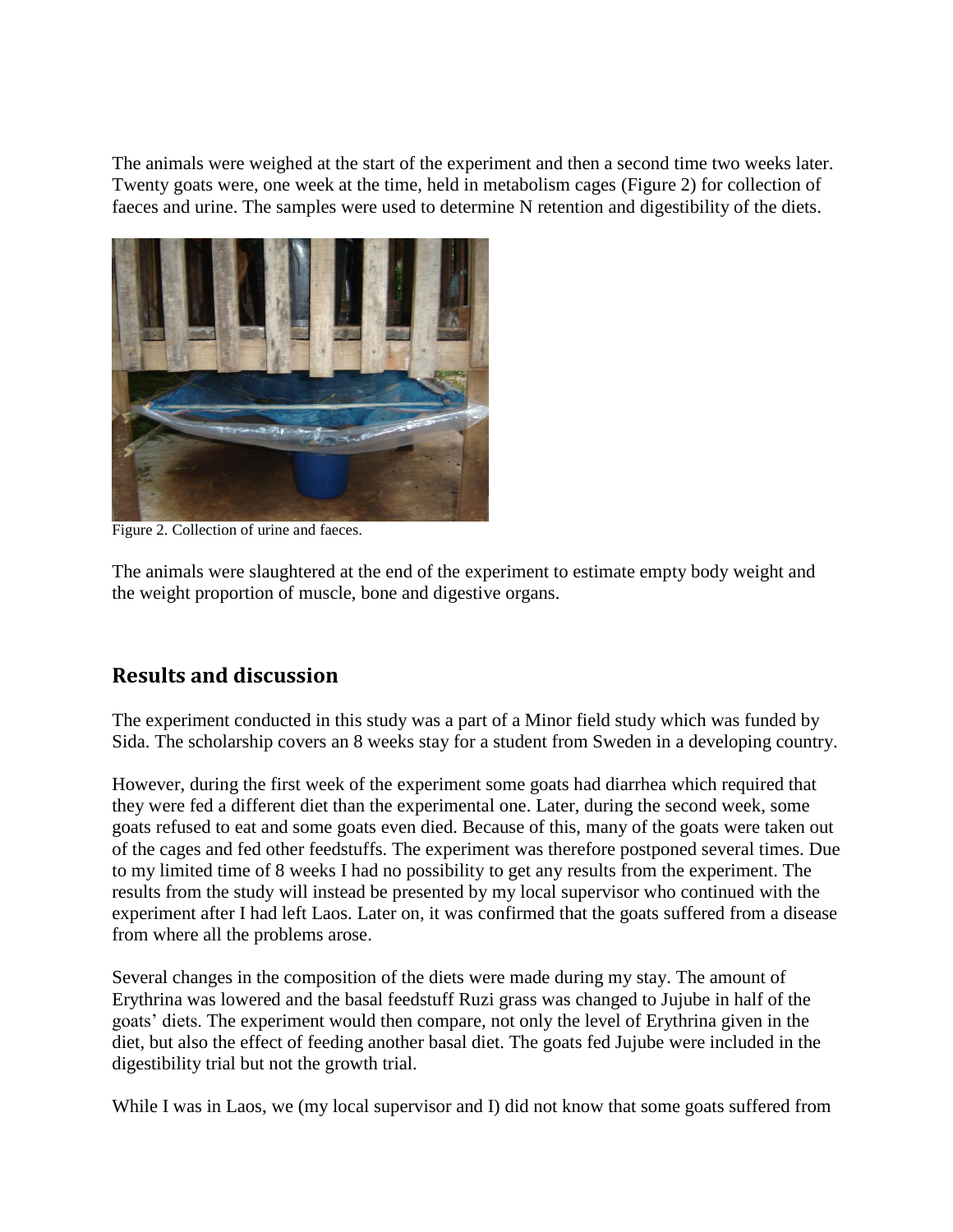the disease and we had therefore several thoughts about what could cause the diarrhea, lack of appetite and death among the goats. It seemed as that the diet was too monotonous for some goats, but still most animals ate the experimental diet with good appetite. When the goats were let out of the pens, the majority had no problems to start to eat again from what was available from the surroundings. It was mainly bucks that had problems with the feed presented. Their pens were located near other goat pens belonging to another experiment and also the free-ranging goats let out from the cages before and this could have affected their behaviour in some way.

We further speculated that if the goats had been fed together in groups divided according to the amount of *Erythrina* in the diet, perhaps they would have eaten. But on the other hand, this would only give mean figures of feed intake and weight gain per goat. Other feedstuffs than Ruzi grass, cassava meal and soy bean meal could have been fed together with the *Erythrina*, but then again problems with too few feeds for the goats to choose from would probably occur. Goats like to eat many different species of plants, and even if more nutritious and palatable feeds are available, they often choose to eat even from the less nutritious feed (Kongmanila, 2008). If a more palatable feed than Ruzi grass was fed together with the Erythrina, then maybe they would not refuse to eat.

The age of the goats was something we thought could have been a problem. They were young and some of them too young to have been weaned yet. They were perhaps more sensitive to some feedstuffs than older goats.

Although the experiment was not successful during my period of stay, I learnt a lot from participating in it. In developing countries, the equipment are often more simple compared to western countries. The equipment in the present laboratory was very simple and many analyzes had to be done in Vientiane, the capital of Laos, or in Thailand. Some experimental designs are difficult to follow. It is more difficult to standardize an experiment, as the temperature almost never is controllable, the feed vary more in quality, the animals used in a trial can come from many different sources and it is often a power failure.

However, although it is not always possible to perform the experiments as they would have been done in developed countries, it is often better to conduct an experiment in the country where the results are going to be used for practical causes. Many times it is not necessary to have very advanced equipment to perform a study.

#### <span id="page-12-0"></span>**The potential of using feed from fodder trees**

The human population growth and growing demand for meat in Lao PDR is going to limit the available area of grazing land and therefore other means of feeding than grazing is necessary to develop. Cultivation of fodder trees and other forages is a way to improve the production rate of land area (Xaypha, 2005). Legume trees offer a renewable and cheap source of feed protein for poor farmers, other feeds available are often to expensive and hence most goats are left without sufficient amounts of protein (Kanani et al., 2006). I think there is potential to use a lot of plants, not just *Erythrina variegata* that are not yet considered to be feed in developing countries, but could be really cheap means to produce meat and milk. Too much focus on developed countries is the wrong way to go, other animal breeds and also plant species that are adapted to the local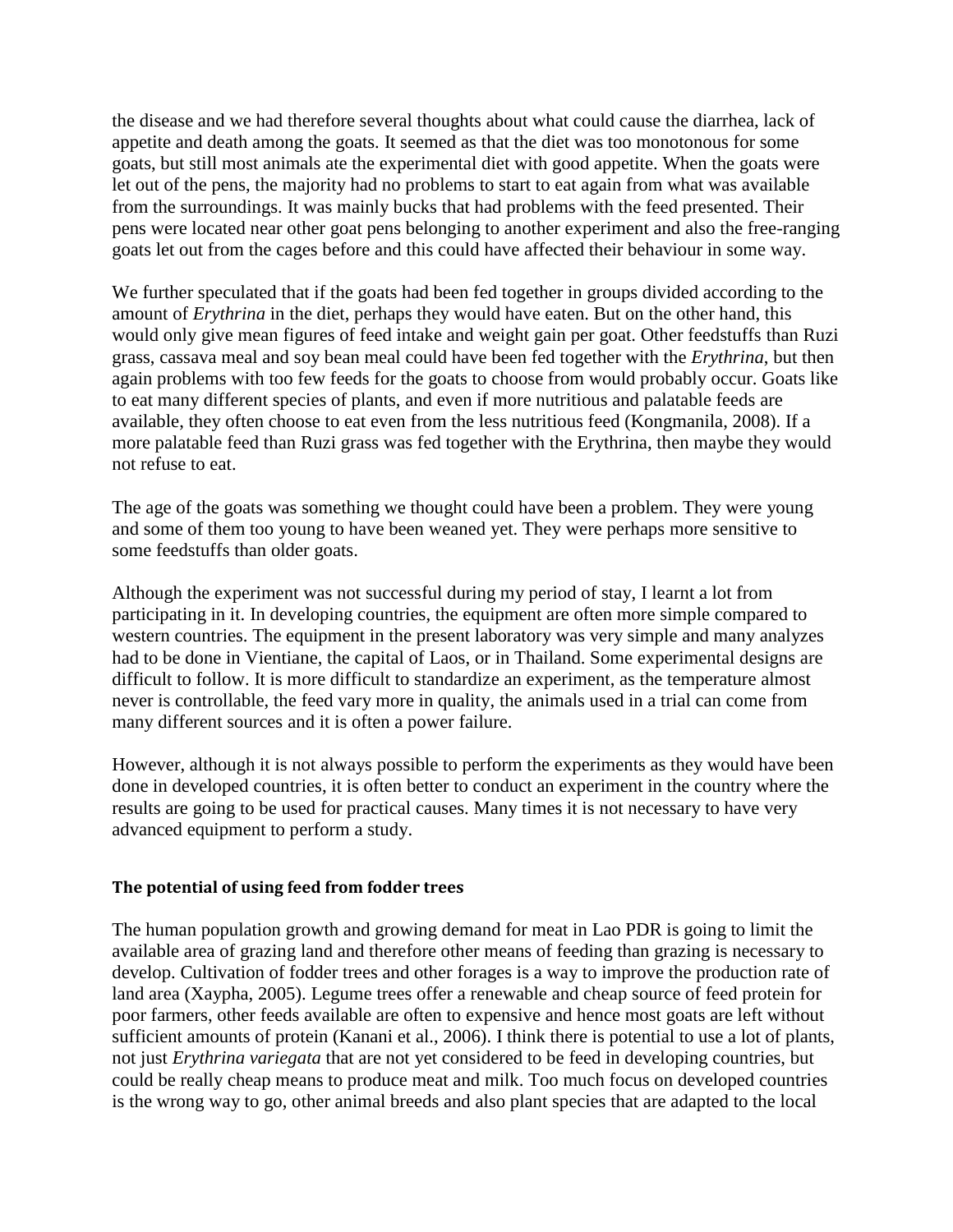conditions should be used to a greater extent.

At present, only a small selection of species is used for feed, but if more knowledge about the nutritional value and acceptance by animals was available several more species could be used (Speedy & Pugliese, 1991). Not only screenings of the nutritional value are needed, but also feeding trials with different kinds of livestock. A certain plant could show to have high digestibility and be very nutritive and still be neglected by animals for different reasons. Some species could also show to have a low digestibility in screenings, but when fed to animals the rumen passage rate could be high, allowing the animal to eat more and therefore still get enough nutrients (Gutteridge & Shelton, 1998).

*Erythrina variegata* could be used to promote growth in goats during the dry season. Little research has been done on the use of Erythrina variegata as feed for animals, especially for goats, and there is a need of more knowledge of how it affects growth rate, organic matter intake and the digestibility of different diets.

## <span id="page-13-0"></span>**References**

Acharya, R., M. 1986. Small ruminant production in arid and semi-arid Asia. *FAO Animal Production and Health Paper 58*, 148-169.

Alagesan, A., Mohamed Amanullah, M., Pazhanivelan, S., Sathyamoorthi, K., Somasundaram, Vaiyapuri, E. 2006. Evaluation of Some Tree Species for Leaf Fodder in Tamil Nadu. *Research Journal of Agriculture and Biological Sciences* 2(6), 552-553.

Amanullah, M. M., Somasundaran, E., Alagesan, A., Vaiyapuri, K., Pazhanivelan, S., Sathyamoorthi, K. 2006. *Journal of Agriculture and Biological Science 2*, 552- 553.

Aregheore, E.M., Perera, D. 2004a. Effect of supplementation of a basal diet of maize stover with Erythrina variegata, Gliricidia sepium or Leucana leucocephala on feed intake and digestibility of goats. *Tropical Animal health and Production 36*, 175- 189.

Aregheore, E.M., Perera, D. 2004b. Effects of *Erythrina variegata*, *Gliricidia sepium* and *Leucaena leucocephala* on dry matter intake and nutrient digestibility of maize stover, before and after spraying with molasses. *Animal Feed Science and Technology* 111, 191–201.

Ash, A. J. 1990. The effect of supplementation with leaves from the leguminous trees Sesbania grandiflora, Albizia Chinensis and Gliricidia Sepium on the intake and digestibility of Guinea grass hay by goats. *Animal feed science and technology 28*. 225-232.

Camero, A., Ibrahim, M., Kass, M. 2001. Improving rumen fermentation and milk production with legume-tree fodder in the tropics. *Agroforestry Systems* 51, 157–166.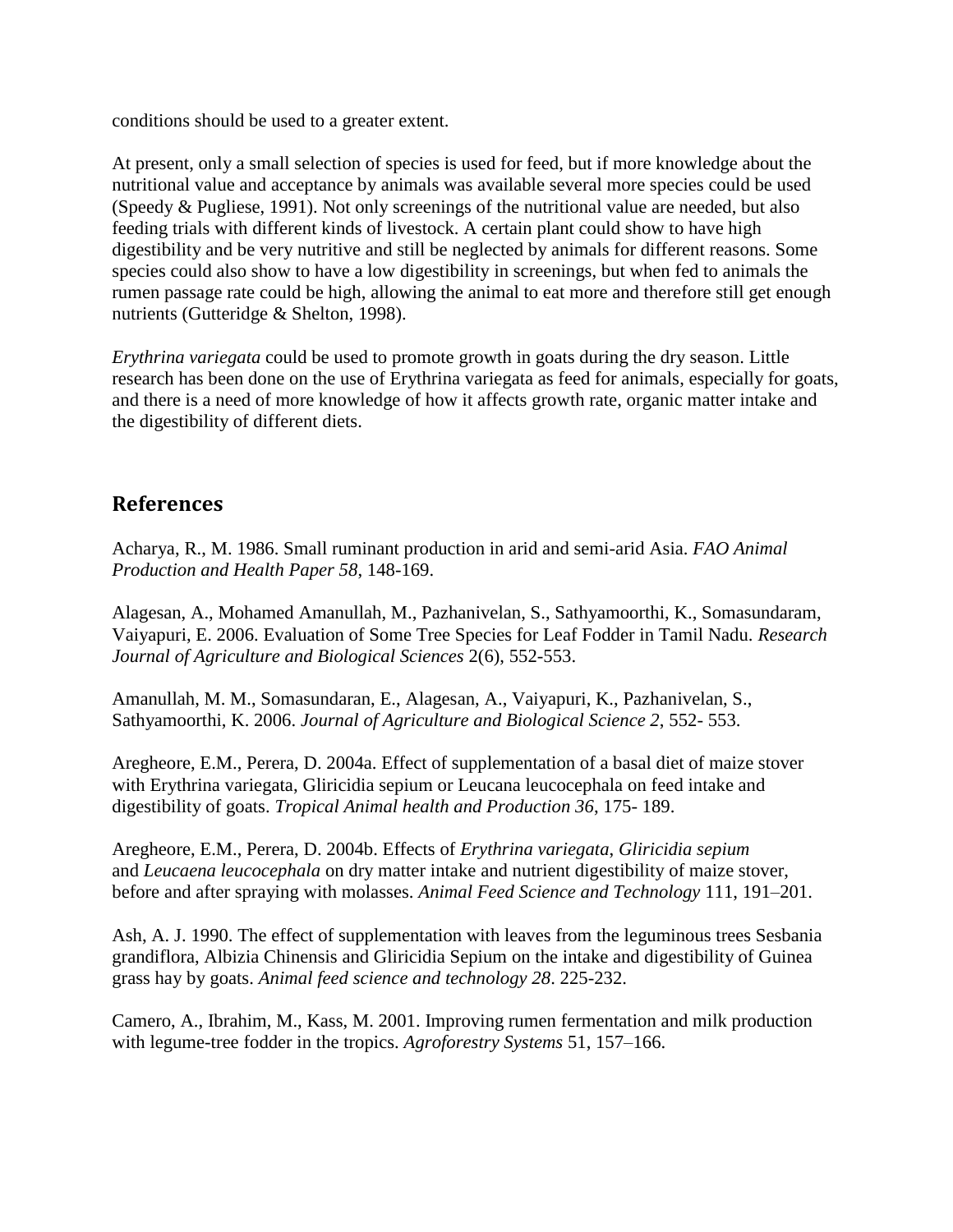Cuellar, P., Rodriguez, L., Preston, T. R. 1996. The forage tree *Erythrina fusca* as a protein supplement for cattle and as a component of an agroforestry system. *Livestock Research for Rural Development 1.*

Devendra, C. 1993. Nutritional potential of fodder trees and shrubs as protein sources in ruminant nutrition. *Animal Health and Production Paper 102*.

Dicko, M. S., Sikena, L. K. 1992. Fodder trees and shrubs in range and farming systems in the dry tropical Africa. Legume Trees and Other Fodder Trees as Protein Sources for Livestock 102.

ESSGA. 2006. Food and agriculture indicators, Lao People´s Democratic Republic.

FAO. 2007a. Agricultural Biodiversity in Lao PDR.

FAO. 2007b. Livestock Diversity in Lao PDR.

FAO. 2005. Livestock sector brief: Laos, Peoples Democratic Republic.

Gutteridge, R. C., Shelton, H. M. 1998. Forage tree legumes in tropical agriculture. CAB International, Wallingford 389

Kanani, J., Lukefahr, S.D., Stanko R.L. 2006. Evaluation of tropical forage legumes (*Medicago sativa*, *Dolichos lablab*, *Leucaena leucocephala* and *Desmanthus bicornutus*) for growing goats. *Small Ruminant Research* 65, 1–7.

Kass, D. L. 1999. Erythrina research in Costa Rica.

Kass, M., Benavides, J., Romero, F., Pezo, D. 1991.Lessons from main feeding experiments conducted at CATIE using fodder trees as part of the N-ration. *Legume trees and other fodder trees as protein sources for livestock.*161-175.

Keonakhone, T., Ciathong, V., Badenoch, N., Phonachit, P., Chantavong, N. 2009. Livestock groups: Lessons from Phonethong, Phonexay district, Luang Prabang province. URDP Field report 0901.

Keopaseuht, T., Ty, C., Bounthong, B., Preston T. R. 2004. Effect of method of offering foliages of *Gliricida sepium* and *Stylosanthes guianensis CIAT 184* (Stylo) to goats on intake and digestibility. *Livestock Research for Rural Development 16*.

Kibria, S.S., Nahar, T., M., Mia, M.,M. 1994. Tree leaves as alternative feed resource for Black Bengal goats under stall-fed conditions. *Small Ruminant Research 13*. 217-222.

Kollmair, M. 1999. Indigenous knowledge of fodder tree cultivation in mid-hill Nepal. Fact sheet.

Kongmanila, D., Preston, T. R., Ledin, I. 2008a. Survey on the utilization of local foliage species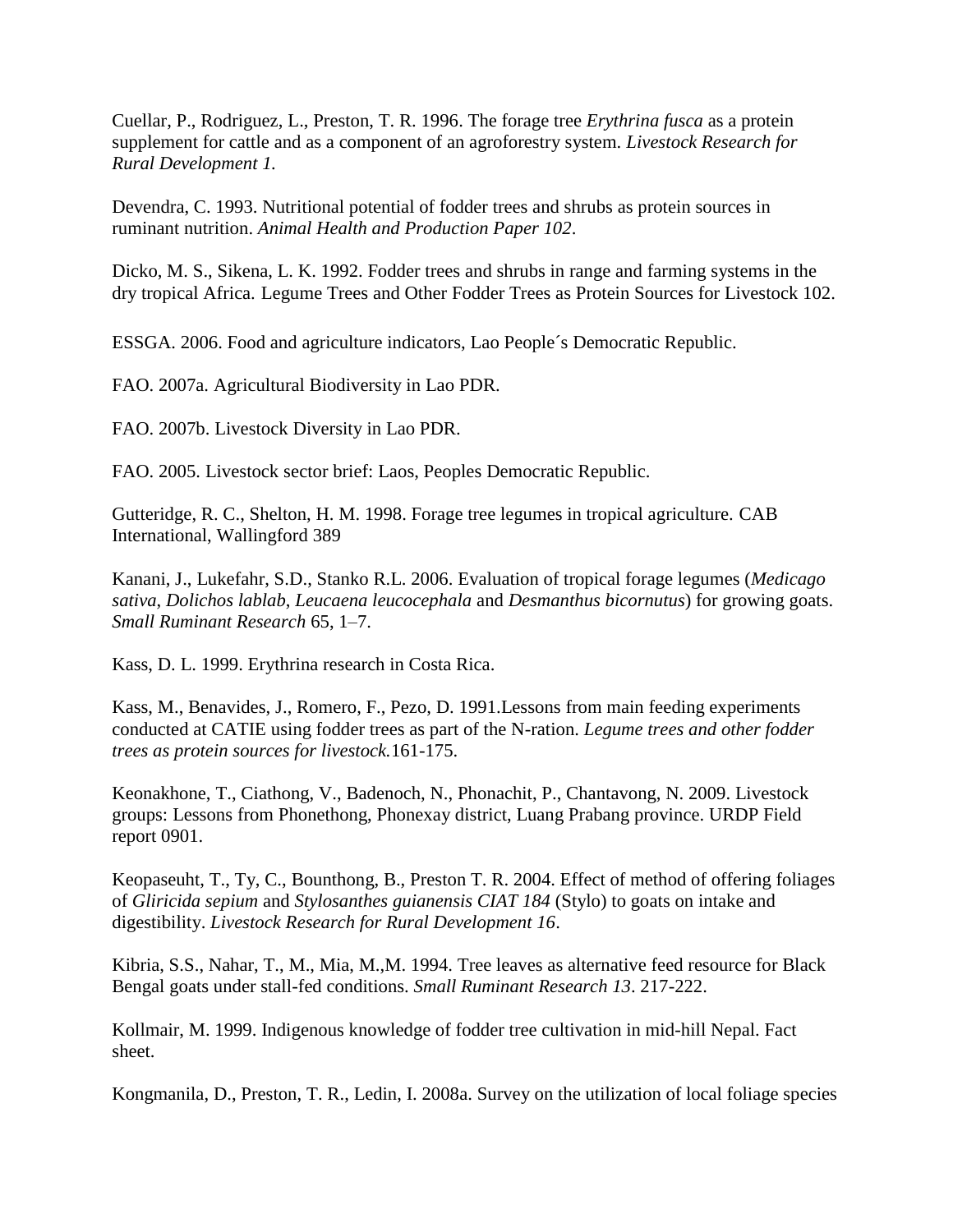for goats in Xaythanee District, Vientiane city. *Livestock research for Rural development 20*.

Kongmanila, D., Preston, T. R., Ledin, I. 2008b. Selective behaviour of goats offered different tropical foliages. *Livestock research for rural development* 20.

Kibria, S.S., Mia, M.M., Nahar, T.N. 1994. Tree leaves as alternative fodder resource for Black Bengal goats under stall-fed conditions. *Small Ruminant Research* 13. 217-222.

Larbi, A., Thomas, D., Hanson, J. 1993. Forage potential of Erythrina abyssinica: intake digestibility and growth rates for stall-fed sheep and goats in southern Ethiopia*. Agroforestry systems 21*. 263-270.

Lukhele, M.S., Van Ryssen, J. B. J. 2003. The chemical composition and potential nutritive value of the foliage of four subtropical tree species in southern Africa for ruminants. *South African Journal of Animal Science 3,* 132- 141.

Lukhele, M. S. 2002. The chemical composition and nutritive value of leaves of indigenous fodder trees. Faculty of Natural and Agricultural Sciences, Department Animal and Wildlife Sciences, University of Pretoria.

Mekoya, A., K. 2008. Multipurpose fodder trees in Ethiopia- Farmers perception, constraints to adaption and effects of long-term supplementation on sheep performance. PhD Thesis, Wageningen University, Wageningen, The Netherlands.

Mekoya, A., Oosting, S. J., Fernandez- Rivera, S., Vander Zijpp. A. J. Fodder tree development and farmers innovative ideas to balance multiple household objectives n the ethiopian highlands. *Agricultural Systems 96*, 184-194.

Mia, D., Noman, M. K. 2002. Farmers preferences and the indigenous practice of fodder trees in the flood plain area In Bangladesh. Institute of Forestry and Environmental Sciences, University of Chittagong, Chittagong 4331, Bangladesh.

Nafri. 2005a.Smallholder livestock systems and upland development. *Improving livelihoods in the uplands of Lao PDR.* 71-77.

Nafri. 2005b. Forage options for the LAO upland. *Improving livelihoods in the uplands of Lao PDR.* 86-89.

Nafri, 2005c. Managing feed resources in upland livestock systems. *Improving livelihoods in the uplands of Lao PDR.* 78- 85.

Paterson, R.T., Roothaert, R.L. 1997. Recent work on the production and utilization of tree fodder in East Africa. *Animal Feed Science Technology* 69, 39-51.